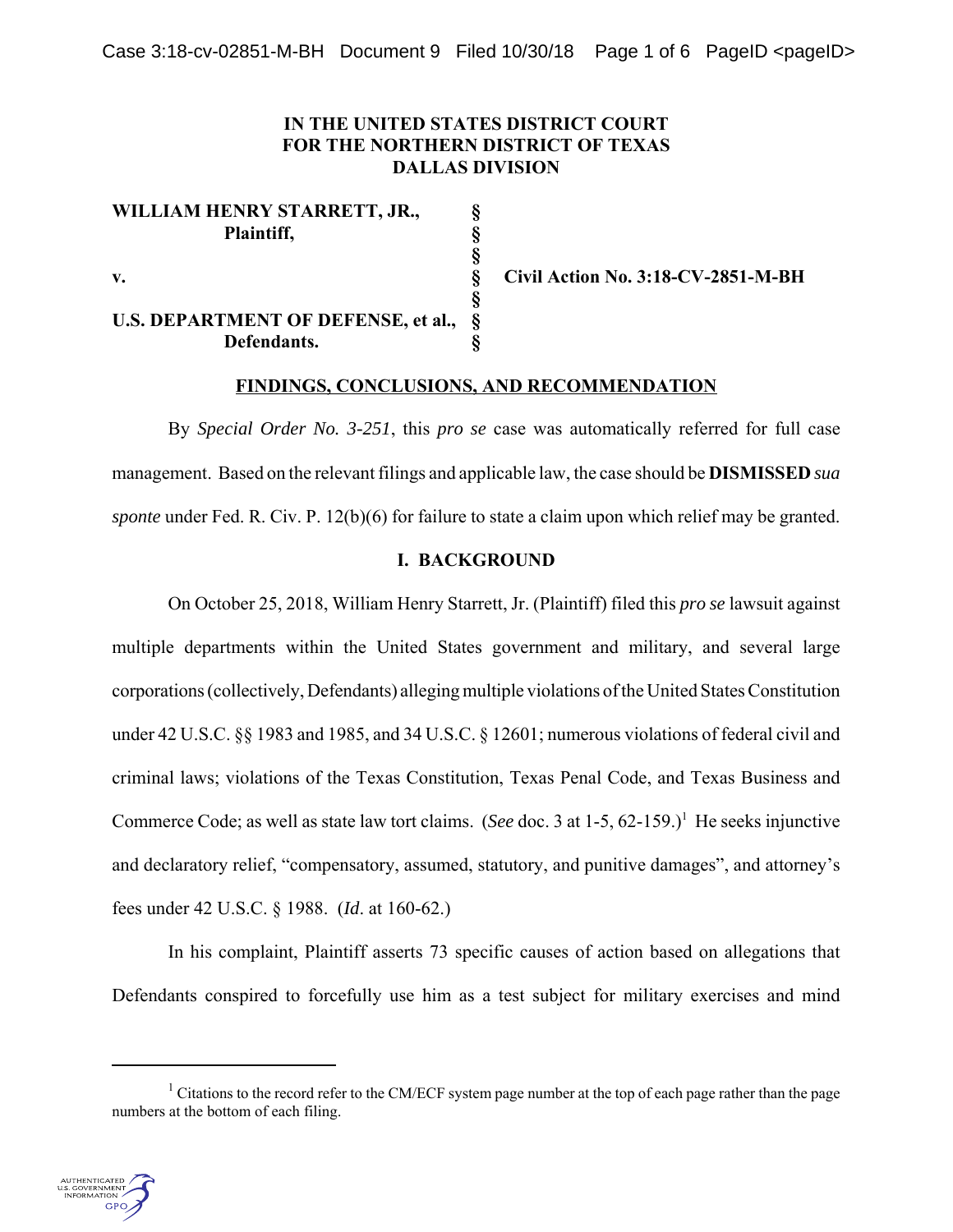experiments. (*Id*. at 2-3, 10-18, 23-30, 62-159.) He alleges that he has been "remotely involved in training, operations, research, and development" without his knowledge or consent. (*Id*. at 10.) According to Plaintiff, Defendants targeted him with a "Remote Neural Monitoring" system that uses "electro-optical energy like lasers to measure brain activity and sensory nerve impulses," harassed him using "Voice to Skull" technology to broadcast "overbearing human voices and loud electronic noise . . . directly to his head, ear structures and auditory nerves," and monitored and controlled his thoughts, movements, sleep, and bodily functions (*Id*. at 11-12, 24-34.) Plaintiff was allegedly "told by his remote harassers" that he was a target of United States government "sanctioned 'Jade Helm 15' exercises." (*Id*. at 20.)

Plaintiff previously filed suit against Defendants<sup>2</sup> based on identical allegations in Starrett *v. Lockheed Martin Corp.*, No. 3:17-CV-00988-D-BT, 2018 WL 1399177 (N.D. Tex. Mar. 9, 2018), *adopted by*, 2018 WL 1383398 (N.D. Tex. Mar. 19, 2018). In that case, the court found that Plaintiff's claims were frivolous and "clearly baseless because they [were] fanciful, fantastic, or delusional." *Id*. at \*3. Although the court found that dismissal for failure to state a claim upon which could be granted was appropriate, it ultimately recommended dismissal of Plaintiff's claims without prejudice based on a lack of subject-matter jurisdiction. *Id*. at \*3–5.

As in that case, Plaintiff also fails to state a claim upon which relief may be granted against Defendants in this suit, and his case should be *sua sponte* dismissed with prejudice.

#### **II. RULE 12(b)(6)**

It is well-established that a district court may dismiss a complaint on its own motion under

 $<sup>2</sup>$  Plaintiff names the same defendants as in his prior lawsuit, but adds the United States Department of Justice.</sup> (*See* doc. 3 at 1, 6-9.)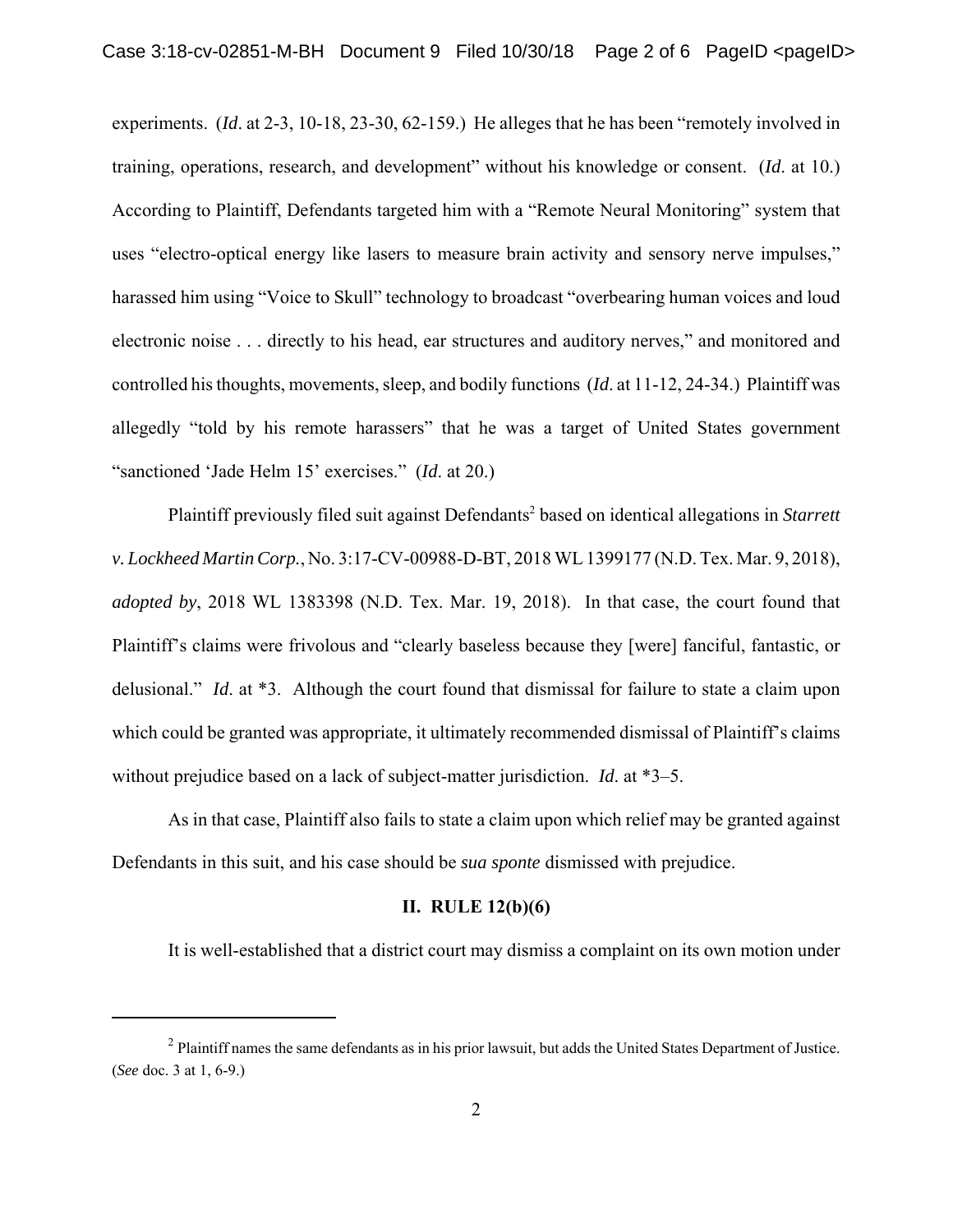Fed. R. Civ. P. 12(b)(6) for failure to state a claim upon which relief may granted. *See Carroll v. Fort James Corp.*, 470 F.3d 1171 (5th Cir. 2006) (citing *Shawnee Int'l., N.V. v. Hondo Drilling Co.*, 742 F.2d 234, 236 (5th Cir. 1984)). Although a court may dismiss a complaint on its own motion, the process for doing so must be fair. *Bazrowx v. Scott,* 136 F.3d 1053, 1054 (5th Cir. 1998) (quoting 5A Wright & Miller, Fed. Practice and Procedure § 1357, at 301 (2d ed. 1990)). This requires notice of the intent to dismiss and an opportunity to respond. *Id*. "The fourteen-day time frame for filing objections to a recommended dismissal provides Plaintiff with notice and an opportunity to respond." *Fantroy v. First Fin. Bank, N.A.*, No. 3:12-CV-0082-N (BH), 2012 WL 6764551, at \*7 (N.D. Tex. Dec. 10, 2012) (citing *Ratcliff v. Coker*, No. 9:08-CV-127, 2008 WL 4500321, at \*3 n.1 (E.D. Tex. Sept. 26, 2008)), *adopted by*, 2013 WL 55669 (N.D. Tex. Jan. 4, 2013).

#### **A. Legal Standard**

Under the 12(b)(6) standard, a court cannot look beyond the pleadings.<sup>3</sup> Spivey v. Robertson, 197 F.3d 772, 774 (5th Cir. 1999); *Baker v. Putnal*, 75 F.3d 190, 196 (5th Cir. 1996). "*[P]ro se* complaints are held to less stringent standards than formal pleadings drafted by lawyers." *Miller v. Stanmore*, 636 F.2d 986, 988 (5th Cir. 1981). Regardless of whether the plaintiff is proceeding *pro se* or is represented by counsel, pleadings must show specific, well-pleaded facts, not mere conclusory allegations to avoid dismissal. *Guidry v. Bank of LaPlace*, 954 F.2d 278, 281 (5th Cir. 1992). The court must accept those well-pleaded facts as true and view them in the light most favorable to the plaintiff. *Baker*, 75 F.3d at 196. "[A] well-pleaded complaint may proceed even

<sup>3</sup> In the Rule 12(b)(6) context, pleadings include attachments to the complaint. *In re Katrina Canal Breaches Litig.*, 495 F.3d 191, 205 (5th Cir. 2007); *Collins v. Morgan Stanley Dean Witter*, 224 F.3d 496, 498 (5th Cir. 2000).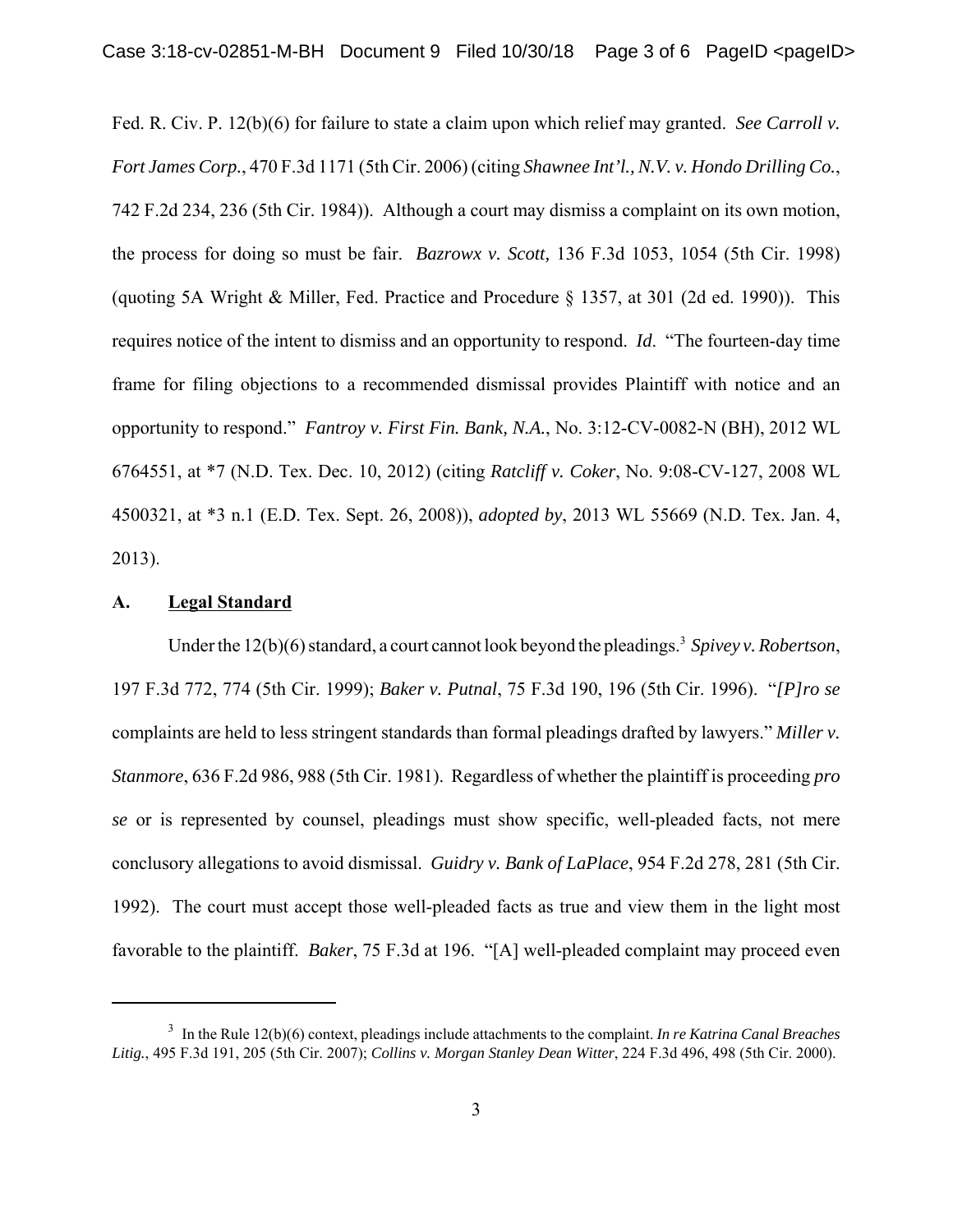if it strikes a savvy judge that actual proof of [the alleged] facts is improbable, and 'that a recovery is very remote and unlikely.'" *Bell Atl. Corp. v. Twombly*, 550 U.S. 544, 556 (2007) (citation omitted). Although "detailed factual allegations" are not necessary, a plaintiff must provide "more than labels and conclusions, and a formulaic recitation of the elements of a cause of action will not do." *Id.* at 555; *accord Ashcroft v. Iqbal*, 129 S. Ct. 1937, 1949 (2009) (emphasizing that "the tenet that a court must accept as true all of the allegations contained in a complaint is inapplicable to legal conclusions"). The alleged facts must "raise a right to relief above the speculative level." *Twombly*, 550 U.S. at 555. A complaint fails to state a claim upon which relief may be granted when it fails to plead "enough facts to state a claim to relief that is plausible on its face." *Id.* at 570.

A claim has facial plausibility when the plaintiff pleads factual content that allows the court to draw the reasonable inference that the defendant is liable for the misconduct alleged. The plausibility standard is not akin to a "probability requirement," but it asks for more than a sheer possibility that a defendant has acted unlawfully. Where a complaint pleads facts that are "merely consistent with" a defendant's liability, it "stops short of the line between possibility and plausibility of 'entitlement to relief."

*Iqbal*, 129 S. Ct. at 1949 (citations omitted). When plaintiffs "have not nudged their claims across the line from conceivable to plausible, their complaint must be dismissed." *Twombly*, 550 U.S. at 570; *accord Iqbal*, 129 S. Ct. at 1950-51.

As found in the prior suit, Plaintiff's claims against Defendants based on an alleged conspiracy to target him for military exercises and to remotely control his brain and body functions are frivolous because they are "fanciful, fantastic, or delusional." *Starrett*, 2018 WL 1399177, at \*3; *see Neitzke v. Williams*, 490 U.S. 319, 325, 327–28 (1989) (a claim is frivolous if it lacks either an arguable basis in law because it is "based on an indisputably meritless legal theory" or an arguable basis in fact because it describes "fantastic or delusional scenarios."); *see also Denton v.*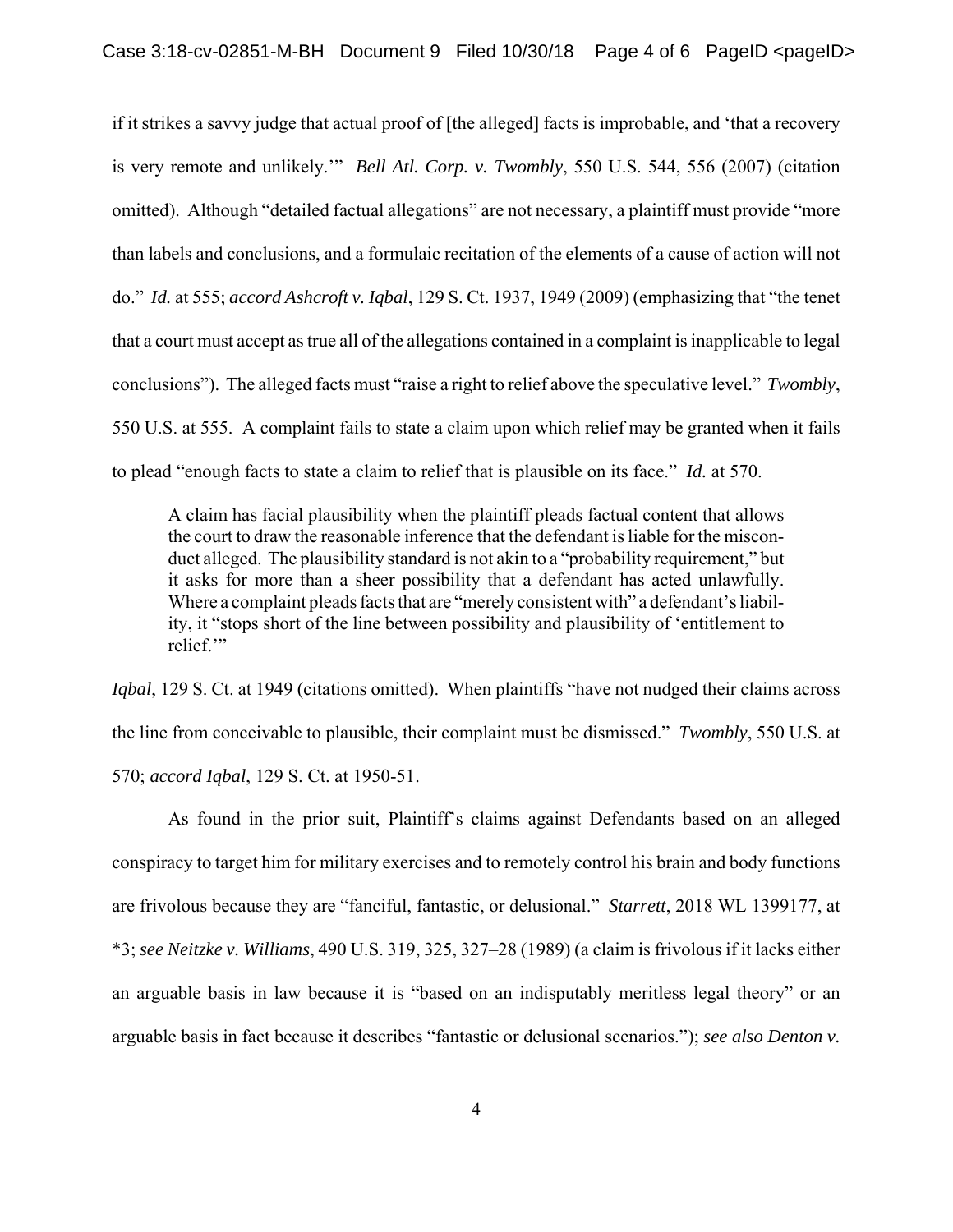*Hernandez*, 504 U.S. 25, 32–33 (1992) (a claim is "factually frivolous only if the facts alleged are clearly baseless, a category encompassing allegations that are fanciful, fantastic, and delusional"). Because he fails to state a plausible claim upon which relief may be granted against Defendants, Plaintiff's complaint should be dismissed on the Court's own motion under Rule 12(b)(6). *See Simmons v. Payne*, 170 F. App'x 906, 907–08 (5th Cir. 2006) (district court did not abuse its discretion by finding that the assertion of a vast conspiracy by all levels of the state government and federal government was manifestly frivolous because the factual allegations were fanciful, irrational, incredible, and delusional); *Kolocotronis v. Club of Rome*, 109 F.3d 767 (5th Cir. 1997) (affirming the dismissal of a complaint describing a government plot to spread the AIDS virus throughout the world); *see also Marshall v. Stengel*, 3:10CV-159-S, 2010 WL 1930172, at \*3 (W.D. Ky. May 12, 2010) (finding allegations of conspiracy to cover up the wrongful actions of a multitude of state and federal officials, who had been targeting, terrorizing, and tormenting the plaintiff for numerous years, to be fantastic and delusional).

#### **B. Opportunity to Amend**

"'Generally a district court errs in dismissing a *pro se* complaint for failure to state a claim without giving the plaintiff an opportunity to amend.'" *Amanduron v. Am. Airlines*, 416 F. App'x 421, 423 (5th Cir. 2011) (quoting *Bazrowx*, 136 F.3d at 1054). Where a court finds that the plaintiff has alleged his or her best case, however, dismissal with prejudice without an opportunity to amend is appropriate. *Jones v. Greninger*, 188 F.3d 322, 327 (5th Cir. 1999). Likewise, an opportunity to replead is "unnecessary where the facts alleged are 'fantastic or delusional scenarios' or where the legal theory upon which a complaint relies is 'indisputably meritless.'" *Gregory v. McKennon*, 430 F. App'x 306, at \*1 (5th Cir. 2011) (quoting *Eason v. Thaler*, 14 F.3d 8, 9 n.5 (5th Cir. 1994)).